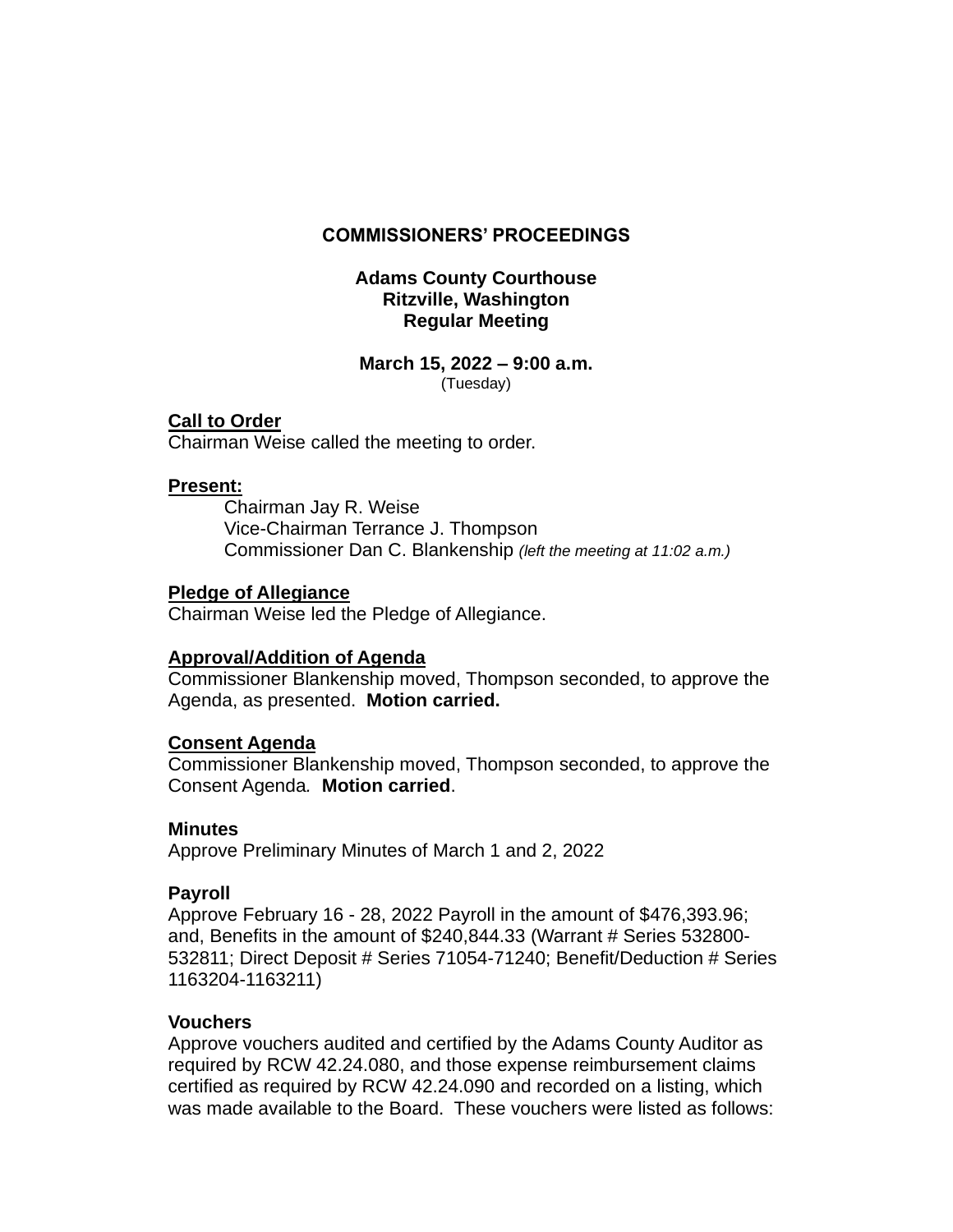| Fund | <b>Control Number</b>   | Amount          |
|------|-------------------------|-----------------|
| 001  | $22 - 0644 - 22 - 0667$ | \$23,988.38     |
| 103  | $22 - 0668 - 22 - 0670$ | 19,669.30<br>\$ |
| 104  | 22-0671 - 22-0681       | 13,781.51       |
| 112  | $22 - 0682 - 22 - 0686$ | \$<br>1,555.99  |
| 123  | 22-0687                 | 6.60<br>\$      |
| 130  | 22-0688                 | \$<br>537.83    |
| 166  | $22 - 0689 - 22 - 0696$ | \$<br>2,438.45  |
| 108  | 294                     | \$<br>3,033.55  |
| 115  | $295 - 307$             | \$<br>8,218.89  |
| 401  | $308 - 312$             | 10,550.49<br>\$ |
| 501  | $313 - 319$             | \$<br>3,851.14  |
| 590  | $320 - 351$             | \$103,848.79    |
|      | TOTAL                   | \$191,480.92    |
|      |                         |                 |

### Agreement Deal Road #2 Project Public Works Approval of Local Agency Agreement between Washington State Department of Transportation and Adams County; and, Local Agency Federal Aid Project Prospectus between Washington State Department of Transportation and Adams County, to authorize preliminary engineering funding for Deal Road #2 Project (CRP-197). *(CP03/09/2022)*

**Resolution No. R-008-2022 Funds Transfer Public Works** Approval of Resolution No. R-008-2022 In the Matter of Transferring Funds from Current Expense Fund #001 to Courthouse O&M Fund #501

## **Permanent Minutes Signed**

February 22 and 23, 2022

#### **Correspondence**

Adams County Noxious Weed Control Board re: February 8, 2022 Minutes and Agenda for March 8, 2022

Sherri Duff, Clerk of the Board, Adams County Noxious Weed Control Board re: Recommendation of Richard Lynn Kulm, Lind, as Director Appointment for Section #5

#### **Board Updates**

The Board reported individually on meetings attended; current projects being worked on; and, various conservations regarding county issues.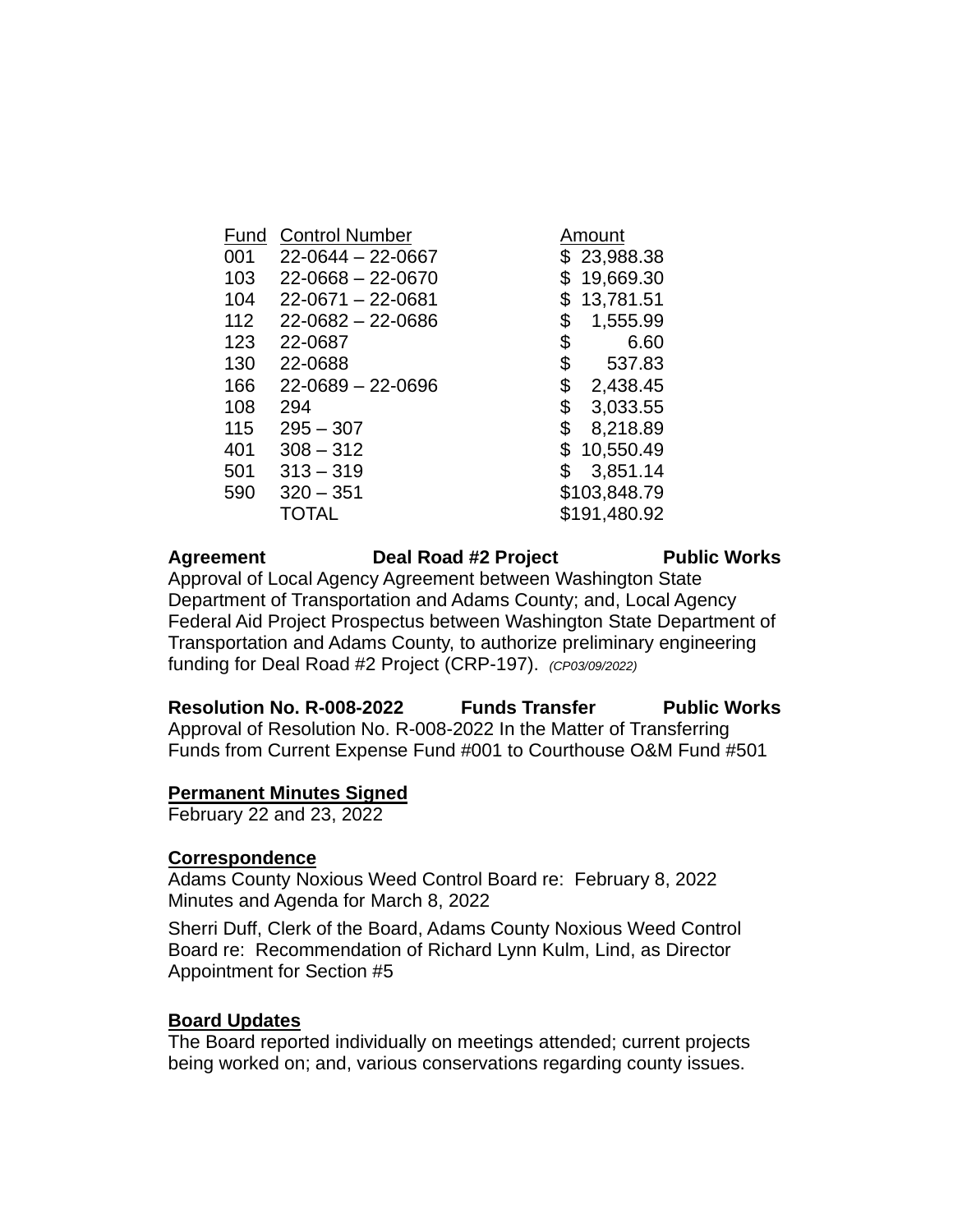# **Board Discussion/Decision Items**

Voter Precinct Districts

Auditor Hunt, along with GIS Director Stolsig, reviewed the revised voter precinct districts. Auditor Hunt reviewed the following necessary actions moving forward:

- An amended legal description for the commissioner district boundaries prior to amending commissioner district boundaries; and
- Once Mr. Stolsig has completed the maps for the voter registration system, the precinct legal boundaries will be adopted by resolution.

## **Other Business – None**

## **Executive Session – None**

**Recess @ 11:02 a.m. Reconvene @ 1:15 a.m.**

## **Farm Lease**

One bid was received and opened for lease of county owned farm ground from:

Cody Horst  $$3,500$  per year 1530 Eagle Road Othello, WA 99344

The lease would consist of up to four (4) crop years commencing on date of execution and terminating on November 30, 2025.

## **Adjournment @ 1:36 p.m.**

Submitted: s/Patricia J. Phillips, CMC Clerk of the Board

Edited and Approved:

BOARD OF COUNTY COMMISSIONERS ADAMS COUNTY, WASHINGTON s/Jay R. Weise, Chairman s/Terrance J. Thompson, Vice-Chairman s/Dan C. Blankenship, Commissioner